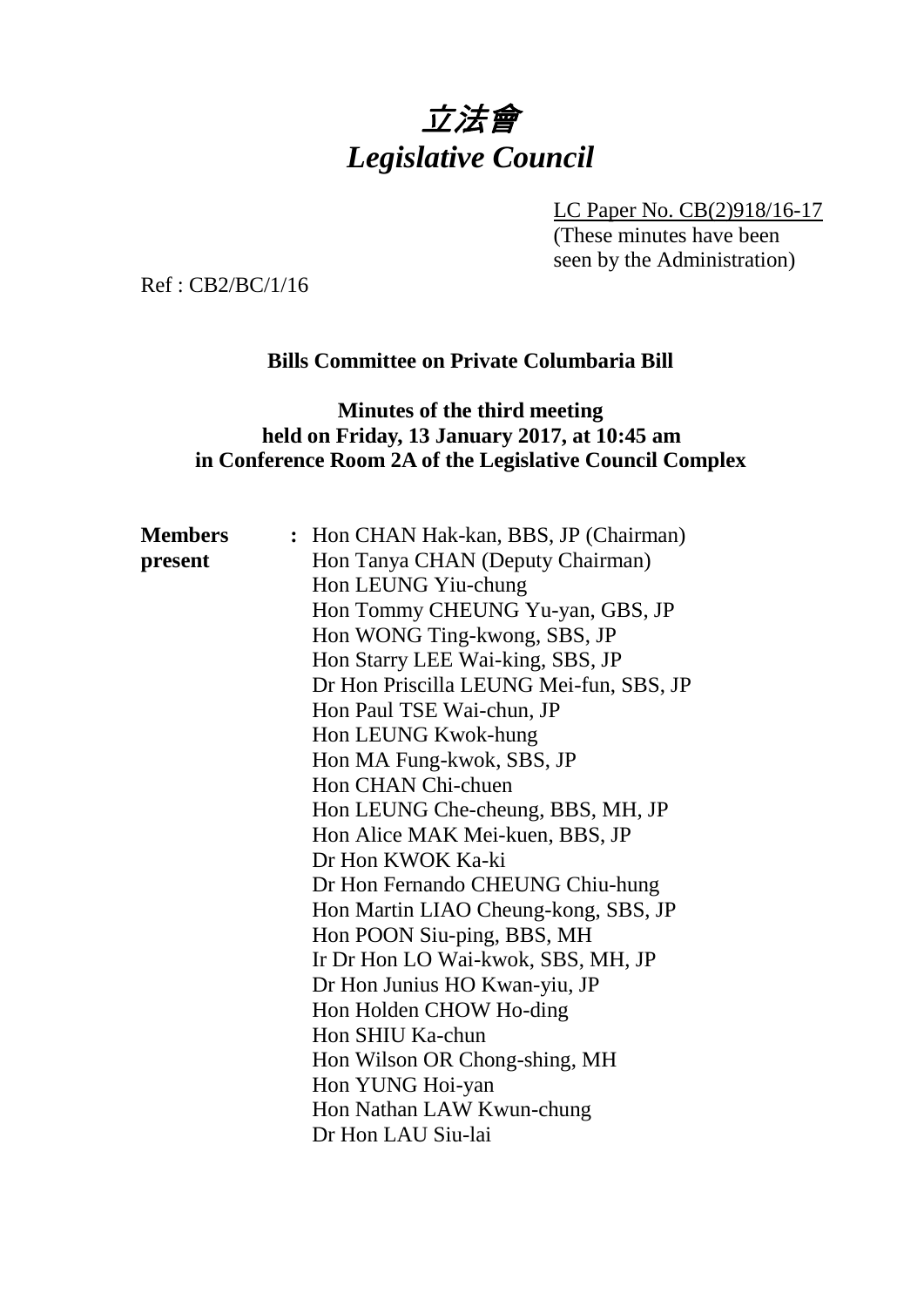| <b>Members</b><br>absent                     | : Hon Steven HO Chun-yin, BBS<br>Dr Hon Helena WONG Pik-wan<br>Dr Hon Elizabeth QUAT, JP<br>Hon CHU Hoi-dick<br>Hon HO Kai-ming<br>Hon CHEUNG Kwok-kwan, JP<br>Hon LUK Chung-hung<br>Hon LAU Kwok-fan, MH |  |
|----------------------------------------------|-----------------------------------------------------------------------------------------------------------------------------------------------------------------------------------------------------------|--|
| <b>Public Officers :</b> Item I<br>attending |                                                                                                                                                                                                           |  |
|                                              | Mr Daniel CHENG, JP<br>Deputy Secretary for Food and Health (Food) 1<br>Food and Health Bureau                                                                                                            |  |
|                                              | Miss Diane WONG<br>Principal Assistant Secretary for Food and Health<br>$(Food)$ 2<br>Food and Health Bureau                                                                                              |  |
|                                              | Mr Peter SZE<br><b>Senior Government Counsel</b><br>Department of Justice                                                                                                                                 |  |
|                                              | Miss Cindy CHEUK<br><b>Senior Government Counsel</b><br>Department of Justice                                                                                                                             |  |
|                                              | Mr CHIU Yu-chow<br><b>Assistant Director (Grade Management and</b><br>Development)<br>Food and Environmental Hygiene Department                                                                           |  |
|                                              | <b>Ms Doris CHOW</b><br><b>Assistant Director (Estate Management) (Lands</b><br><b>Administration Office/ Headquarters)</b><br><b>Lands Department</b>                                                    |  |
|                                              | Ms Christine TSE<br><b>Assistant Director of Planning /Special Duties</b><br><b>Planning Department</b>                                                                                                   |  |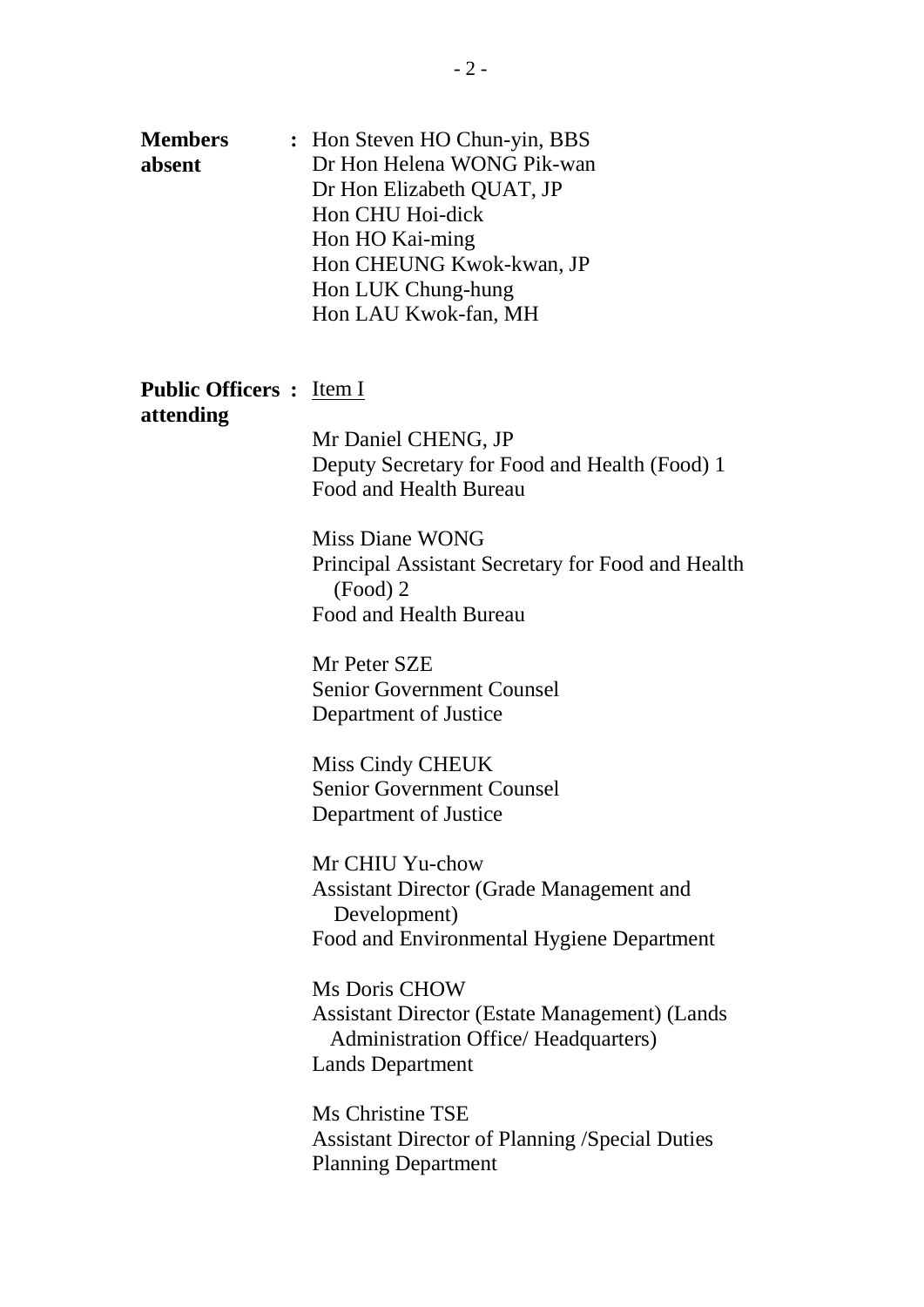|                               | Mr Michael LI Ho-ping<br><b>Chief Building Surveyor/Legal Services</b><br><b>Buildings Department</b> |
|-------------------------------|-------------------------------------------------------------------------------------------------------|
| <b>Clerk</b> in<br>attendance | : Mr Colin CHUI<br>Chief Council Secretary (2) 4                                                      |
| <b>Staff</b> in<br>attendance | : Ms Wendy KAN<br><b>Assistant Legal Adviser 6</b>                                                    |
|                               | Ms Catherina YU<br>Senior Council Secretary (2) 4                                                     |
|                               | Miss Kay CHU<br>Council Secretary (2) 4                                                               |
|                               | Miss Meisy KWOK<br>Legislative Assistant (2) 6                                                        |

#### Action

#### **I. Meeting with the Administration**

[File Ref.: FH CR 2/3751/07; LC Paper Nos. CB(3)113/16-17, LS10/16-17, CB(2)345/16-17(01) to (02), CB(2)579/16-17(02) to (09), and CB(2)670/16-17(01) ]

The Bills Committee deliberated (index of proceedings attached at **Annex**).

- 2. The Bills Committee requested the Administration to:
	- (a) provide a written response to the submissions received by the Bills Committee for discussion at the next meeting;
	- (b) consider providing information on unlawful occupation of unleased land in pre-cut-off columbaria and the quantity of ashes interred on unlawfully-occupied land of such columbaria; and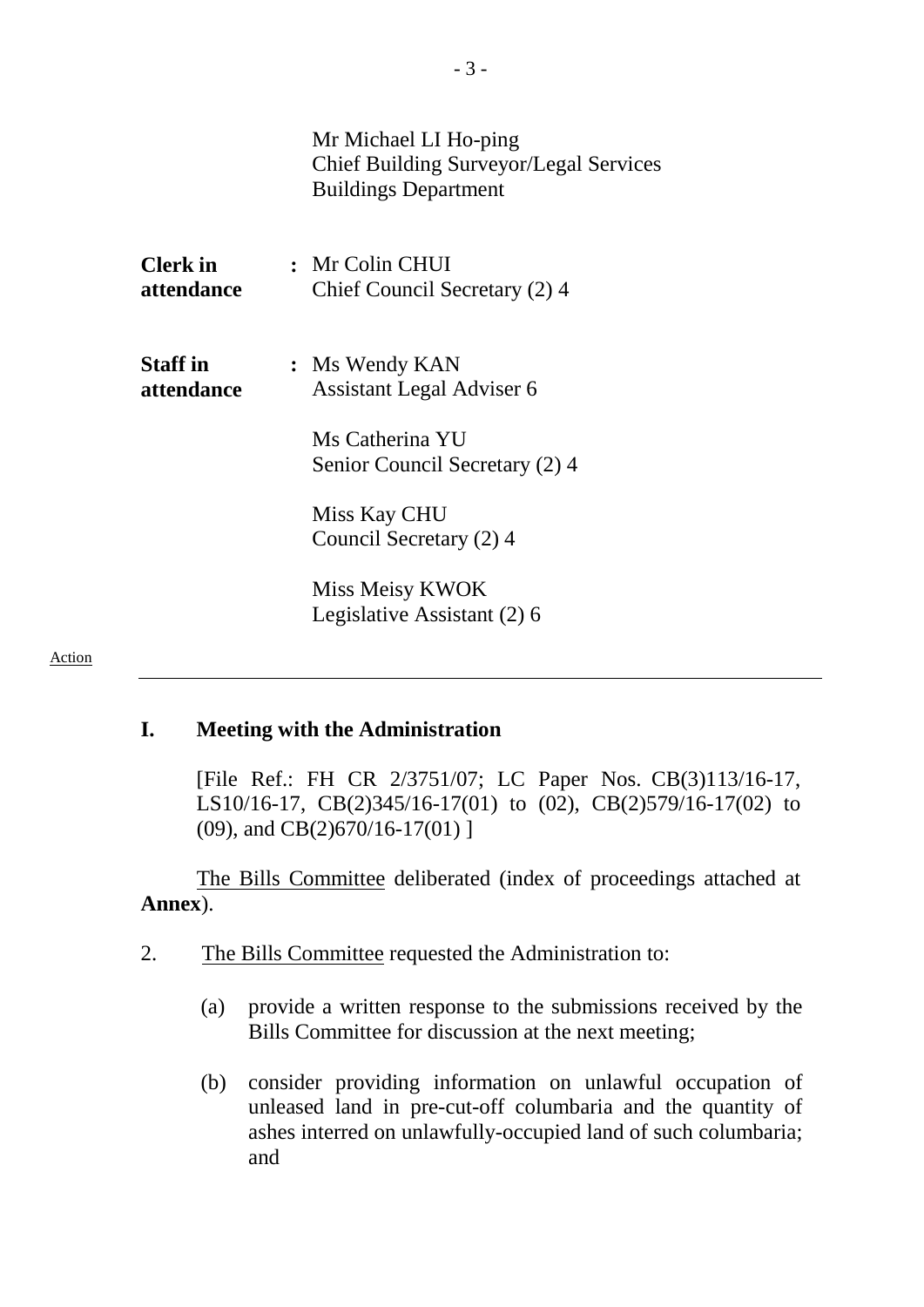(c) provide information on the provisions in other legislation which were similar to clause 23(2)(b).

(*Post meeting note:* The Administration's responses to items (a) and (c) were issued to members vide LC Paper No. CB(2)688/16-17(01) on 23 January 2017 and LC Paper No. CB(2)862/16-17(01) on 24 February 2017 respectively.)

#### **II. Date of next meeting**

3. Members noted that the next meeting would be held on Tuesday, 24 January 2017 at 10:45 am.

### **III. Any other business**

4. There being no other business, the meeting ended at 12:49 pm.

Council Business Division 2 Legislative Council Secretariat 2 March 2017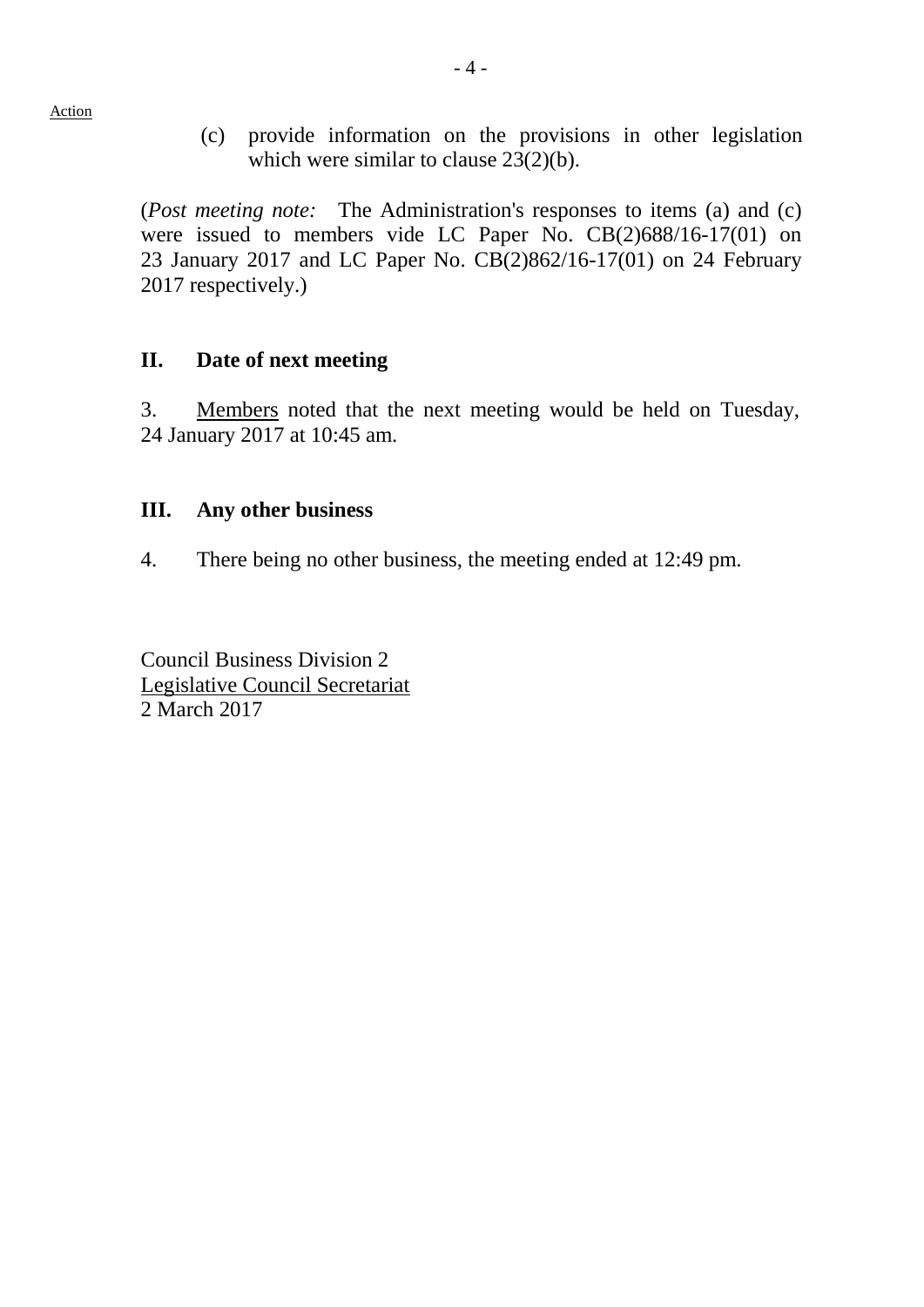## **Proceedings of the third meeting of the Bills Committee on Private Columbaria Bill on Friday, 13 January 2017, at 10:45 am in Conference Room 2A of the Legislative Council Complex**

| <b>Time marker</b>           | Speaker(s)                                      | Subject(s)                                                                                                                                                                                                                                                                                                                                                                                                                                                                                                                                                                                                                                                                                                                                                                                                                                                                                                                                                                                                                                                                                                                                                                                                                                                                                                                         | <b>Action</b><br>required                        |  |  |
|------------------------------|-------------------------------------------------|------------------------------------------------------------------------------------------------------------------------------------------------------------------------------------------------------------------------------------------------------------------------------------------------------------------------------------------------------------------------------------------------------------------------------------------------------------------------------------------------------------------------------------------------------------------------------------------------------------------------------------------------------------------------------------------------------------------------------------------------------------------------------------------------------------------------------------------------------------------------------------------------------------------------------------------------------------------------------------------------------------------------------------------------------------------------------------------------------------------------------------------------------------------------------------------------------------------------------------------------------------------------------------------------------------------------------------|--------------------------------------------------|--|--|
|                              | Agenda item I – Meeting with the Administration |                                                                                                                                                                                                                                                                                                                                                                                                                                                                                                                                                                                                                                                                                                                                                                                                                                                                                                                                                                                                                                                                                                                                                                                                                                                                                                                                    |                                                  |  |  |
| 001049 - 001201              | Chairman                                        | Members noted that eight deputations/individuals<br>had responded to the Bills Committee's call for<br>written<br>submissions<br>(LC)<br>Paper<br>Nos.<br>$CB(2)579/16-19(02)$ to (09)) and a submission<br>from the Hong Kong Sex Culture Society<br>Limited (LC Paper No. $CB(2)607/16-17(01)$ )<br>was tabled at the meeting.<br>The Chairman said that the Administration would<br>provide a written response to the submissions<br>received by the Bills Committee for discussion at<br>the next meeting.                                                                                                                                                                                                                                                                                                                                                                                                                                                                                                                                                                                                                                                                                                                                                                                                                     | Admin<br>(paragraph<br>$2(a)$ of the<br>minutes) |  |  |
| Clause-by-clause examination |                                                 |                                                                                                                                                                                                                                                                                                                                                                                                                                                                                                                                                                                                                                                                                                                                                                                                                                                                                                                                                                                                                                                                                                                                                                                                                                                                                                                                    |                                                  |  |  |
| 001202 - 003145              | Chairman<br>Administration<br>Dr KWOK Ka-ki     | Examination of Part 4 - Division 2, clause 20<br><b>KWOK</b><br>Ka-ki's<br>Dr<br>enquiry<br>and<br>the<br>Administration's response regarding whether it<br>was the Administration's policy to issue a<br>specified instrument (i.e. a licence, an exemption<br>or a temporary suspension of liability ("TSOL"))<br>to a pre-cut-off columbarium so long as the<br>applicant concerned had declared that he/she had<br>no claim to the unleased land which was<br>unlawfully occupied.<br>The Administration's<br>advice that the requirement that an applicant of a<br>TSOL must apply to the Director of Lands for<br>lawful authority to occupy the unleased land was<br>to prevent the applicant from raising any adverse<br>possession claim of the land concerned and all<br>applications for regularization would<br>be<br>considered on a case-by-case basis. The future<br>Private Columbaria Licensing Board ("the<br>Licensing Board") might refuse an application<br>for a specified instrument if the applicant<br>concerned failed to meet all requirements.<br>At Dr KWOK's request, the Administration<br>would<br>consider providing information on<br>unlawful occupation of unleased land by<br>pre-cut-off columbaria and the quantity of ashes<br>interred on unlawfully occupied land of such<br>columbaria. | Admin<br>(paragraph<br>$2(b)$ of the<br>minutes) |  |  |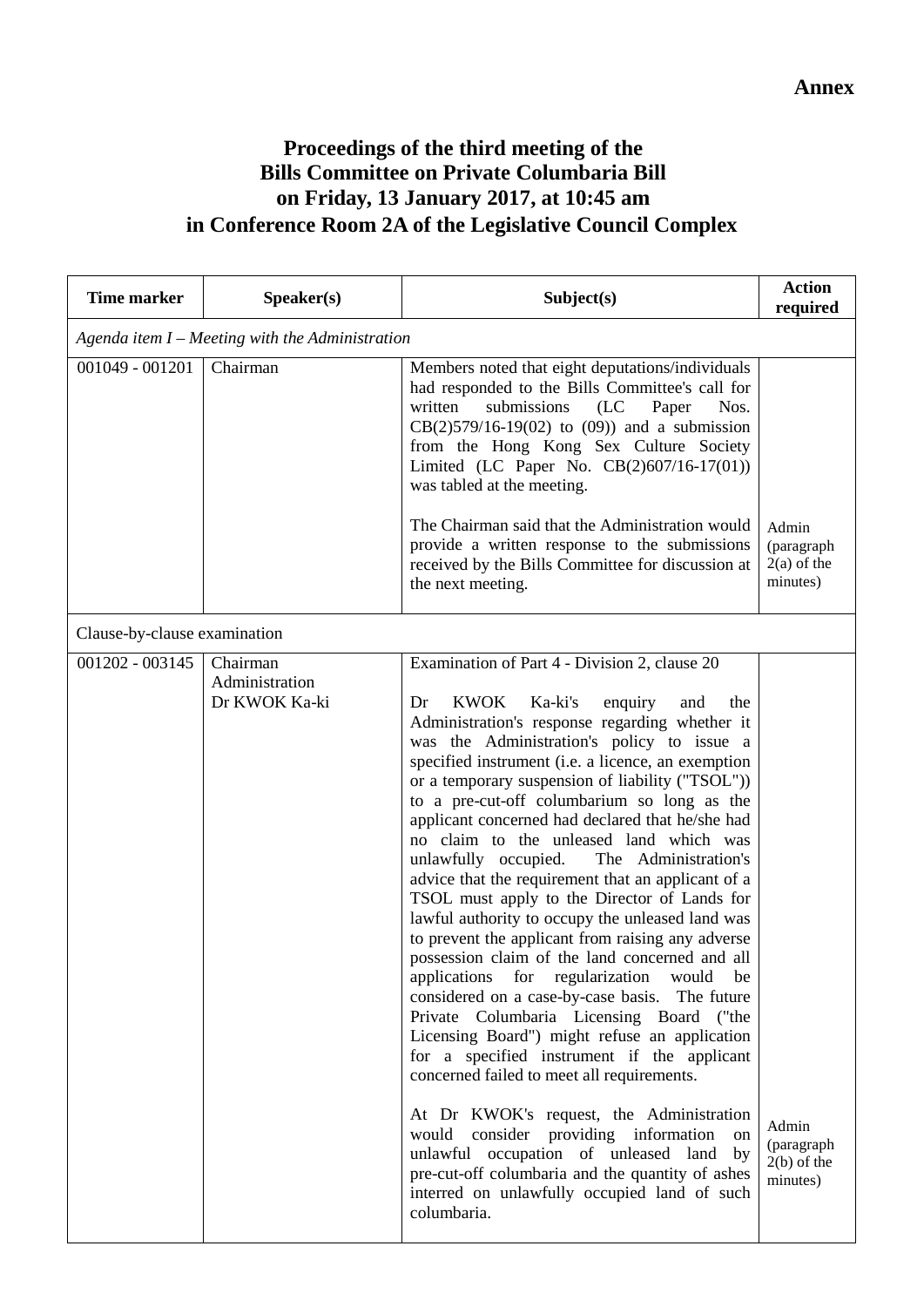| <b>Time marker</b> | Speaker(s) | Subject(s)                                                                                                                                                                                                                                                                                                                                                                                                                                                                                                                                                                                                                                                                                                                                                                                                                                                                                                                                                                                                                                                                                                                                                                                                                                                                                                                                                                                                                                                                                                                                                                                                                                                                                                                                                                                                                                                                                                                                                                                                   | <b>Action</b><br>required |
|--------------------|------------|--------------------------------------------------------------------------------------------------------------------------------------------------------------------------------------------------------------------------------------------------------------------------------------------------------------------------------------------------------------------------------------------------------------------------------------------------------------------------------------------------------------------------------------------------------------------------------------------------------------------------------------------------------------------------------------------------------------------------------------------------------------------------------------------------------------------------------------------------------------------------------------------------------------------------------------------------------------------------------------------------------------------------------------------------------------------------------------------------------------------------------------------------------------------------------------------------------------------------------------------------------------------------------------------------------------------------------------------------------------------------------------------------------------------------------------------------------------------------------------------------------------------------------------------------------------------------------------------------------------------------------------------------------------------------------------------------------------------------------------------------------------------------------------------------------------------------------------------------------------------------------------------------------------------------------------------------------------------------------------------------------------|---------------------------|
|                    |            | In response to Dr KWOK's enquiry about the<br>mechanism for verifying the quantity of ashes<br>cut-off<br>interred<br>before<br>the<br>time,<br>the<br>Administration advised that information<br>on<br>niches (including the number of and photos on<br>sold and occupied niches, sold but not yet<br>occupied niches, and niches available for sale)<br>was collected through the<br>administrative<br>Notification<br>("the<br>Notification<br>Scheme<br>Scheme").                                                                                                                                                                                                                                                                                                                                                                                                                                                                                                                                                                                                                                                                                                                                                                                                                                                                                                                                                                                                                                                                                                                                                                                                                                                                                                                                                                                                                                                                                                                                        |                           |
|                    |            | <b>KWOK's</b><br>enquiry regarding<br>whether<br>Dr<br>applications submitted by operators of dated<br>pre-cut-off columbaria would include agreements<br>for the sale of interment rights ("agreements")<br>entered into, and information on niches sold but<br>not yet occupied, before the cut-off time. The<br>Administration's advice that having regard to the<br>views of the former Bills Committee, the<br>Administration had proposed a Committee stage<br>amendment to the former Bill which was<br>introduced into the Fifth Legislative Council<br>$("LegCo")$ to<br>relax<br>the restriction<br>that<br>disqualified a dated pre-cut-off columbarium<br>from seeking exemption should it continue to<br>inter ashes after the cut-off time. Under the<br>relaxation, a dated pre-cut-off columbarium<br>interring ashes in pre-cut-off-time-sold niches<br>after the cut-off time but before the enactment<br>date of the Private Columbaria Ordinance ("the<br>Ordinance") might still be eligible for an<br>exemption; and a dated pre-cut-off columbarium<br>having obtained an exemption might still inter<br>ashes in pre-cut-off-time-sold niches during the<br>validity period of an exemption. In relation to<br>an application for the issue of a specified<br>instrument<br>in<br>of a pre-cut-off<br>respect<br>columbarium, the applicant would have to submit<br>application and provide the relevant<br>the<br>documents to the Licensing Board at any time<br>after the expiry of six months beginning on the<br>enactment date; but before the expiry of nine<br>months beginning on that date. Amongst the<br>information submitted in respect of a dated<br>pre-cut-off columbarium, an applicant seeking a<br>licence would have to submit information on the<br>ash interment capacity as at the cut-off time,<br>while an applicant seeking an exemption would<br>have to submit information on the ash interment<br>quantity as at the cut-off time and the registers on |                           |
|                    |            | niches in respect of which the interment rights<br>were sold before the cut-off time but had not<br>been exercised or had only been exercised<br>partially.                                                                                                                                                                                                                                                                                                                                                                                                                                                                                                                                                                                                                                                                                                                                                                                                                                                                                                                                                                                                                                                                                                                                                                                                                                                                                                                                                                                                                                                                                                                                                                                                                                                                                                                                                                                                                                                  |                           |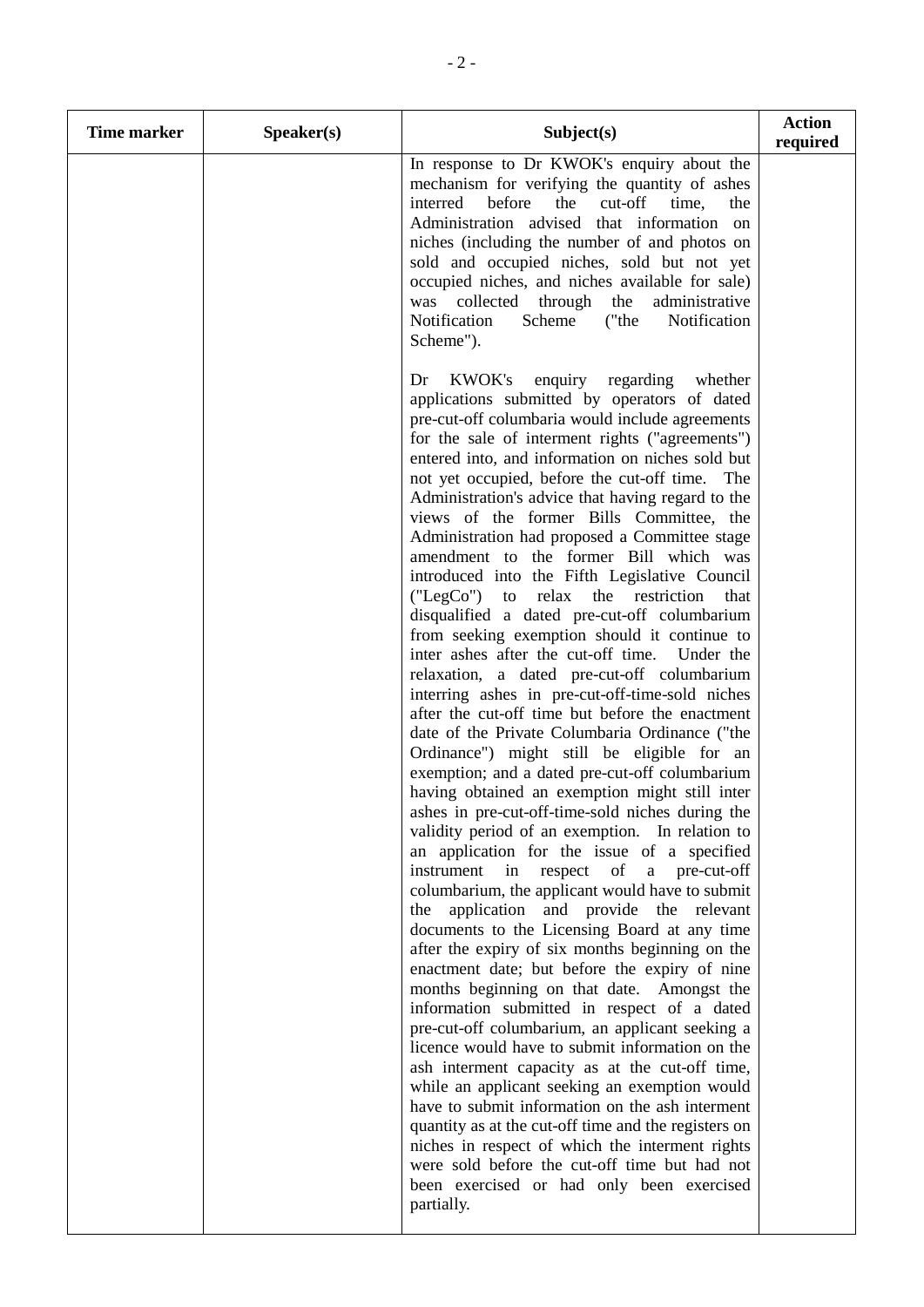| Time marker     | Speaker(s)                                                        | Subject(s)                                                                                                                                                                                                                                                                                                                                                                                                                                                                                                                                                                                                                                                                                                                                                                                                             | <b>Action</b><br>required |
|-----------------|-------------------------------------------------------------------|------------------------------------------------------------------------------------------------------------------------------------------------------------------------------------------------------------------------------------------------------------------------------------------------------------------------------------------------------------------------------------------------------------------------------------------------------------------------------------------------------------------------------------------------------------------------------------------------------------------------------------------------------------------------------------------------------------------------------------------------------------------------------------------------------------------------|---------------------------|
| 003146 - 005423 | Chairman<br>Mr LEUNG Yiu-chung<br>Dr KWOK Ka-ki<br>Administration | Mr LEUNG Yiu-chung's view that an application<br>for regularization by an operator of a dated<br>pre-cut-off columbarium located on land which<br>unlawfully<br>occupied<br>should<br>not<br>was<br>be<br>The Administration's advice that<br>considered.<br>the issue of a TSOL sought to allow the operator<br>of a dated pre-cut-off columbarium time to<br>complete the regularization in order to meet the<br>eligibility requirements for a licence or an<br>exemption. A TSOL might or might not be<br>issued depending on individual circumstances.<br>Under clause 16, no specified instrument would<br>be issued if a columbarium was subject to a law<br>enforcement action mentioned in that clause.<br>The Administration explained the major factors<br>for considering applications for regularization. |                           |
|                 |                                                                   | Dr KWOK Ka-ki's view that the policy bureaux<br>and the Lands Department ("LandsD") were<br>passing the responsibilities of taking enforcement<br>actions against unlawful occupation of unleased<br>land to one another, and such act would be<br>exploited by operators of pre-cut-off columbaria<br>to justify their unlawful occupation of unleased<br>The Administration's explanation of<br>land.<br>clause $20(2)(a)(iv)$ and $(2)(b)$ .                                                                                                                                                                                                                                                                                                                                                                        |                           |
|                 |                                                                   | The Administration advised that, after the<br>enactment of the<br>Ordinance, for private<br>columbaria failing to apply for or obtain a<br>specified instrument, Food and Environmental<br>Hygiene Department would be empowered to<br>take enforcement actions against<br>them, in<br>addition to LandsD's power to take enforcement<br>actions against such columbaria located on<br>unleased land which was unlawfully occupied.                                                                                                                                                                                                                                                                                                                                                                                    |                           |
| 005424 - 005600 | Chairman<br>Dr Junius HO                                          | Junius<br>HO's<br>suggestion<br>Dr<br>of<br>making<br>improvements to the presentation of the Chinese<br>text of the table of contents of the Bill.                                                                                                                                                                                                                                                                                                                                                                                                                                                                                                                                                                                                                                                                    |                           |
| 005601 - 005940 | Chairman<br>Administration<br>Dr KWOK Ka-ki                       | Examination of Part 4 - Division 2, clause 21<br><b>KWOK</b><br>Ka-ki's<br>Dr<br>enquiry<br>and<br>the<br>what<br>Administration's<br>regarding<br>response<br>constituted "any other relevant considerations"<br>stipulated in clause $21(2)(b)$ .                                                                                                                                                                                                                                                                                                                                                                                                                                                                                                                                                                    |                           |
| 005941 - 010402 | Chairman<br>Administration<br>Dr KWOK Ka-ki<br>ALA6               | Examination of Part 4 - Division 3, clause 22<br>In response to Dr KWOK Ka-ki's enquiry, the<br>Administration advised that upon receipt of the<br>written legal advice given by a legal practitioner<br>under clause $22(3)$ , the legal adviser of the<br>Licensing Board might be called upon to give                                                                                                                                                                                                                                                                                                                                                                                                                                                                                                               |                           |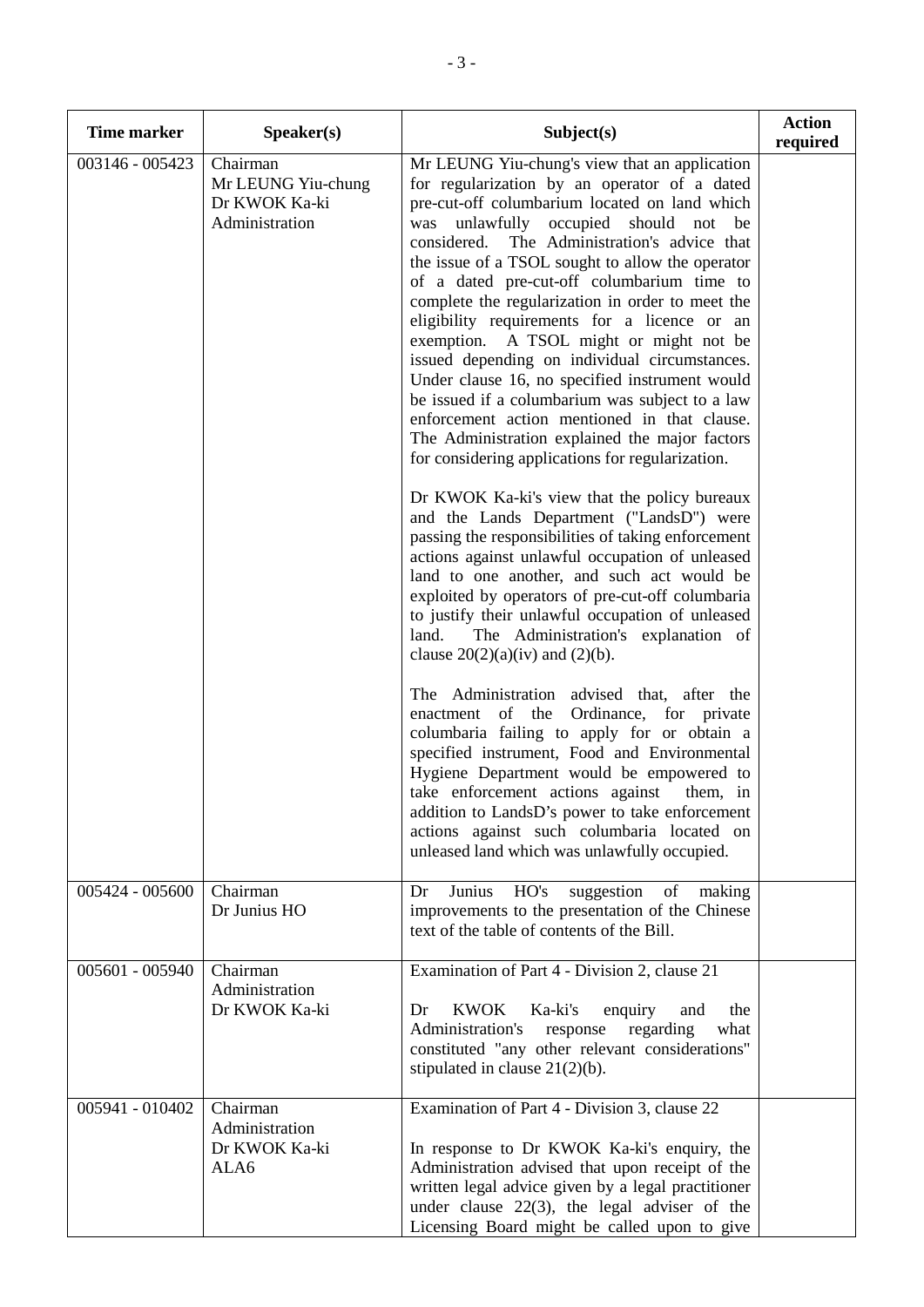| <b>Time marker</b> | Speaker(s)                                                                                  | Subject(s)                                                                                                                                                                                                                                                                                                                                                                                                                                                                                                                                                                                        | <b>Action</b><br>required |
|--------------------|---------------------------------------------------------------------------------------------|---------------------------------------------------------------------------------------------------------------------------------------------------------------------------------------------------------------------------------------------------------------------------------------------------------------------------------------------------------------------------------------------------------------------------------------------------------------------------------------------------------------------------------------------------------------------------------------------------|---------------------------|
|                    |                                                                                             | advice relating to the deed of mutual covenant of<br>the columbarium premises concerned where<br>appropriate.<br>The legal practitioner concerned<br>was still held accountable for the written legal<br>advice submitted under clause 22(3).                                                                                                                                                                                                                                                                                                                                                     |                           |
|                    |                                                                                             | ALA6's advice that clause $22(3)$ only applied to<br>applications for the issue of licences in respect of<br>columbaria as provided.                                                                                                                                                                                                                                                                                                                                                                                                                                                              |                           |
| 010403 - 011749    | Chairman<br>Administration<br>Dr KWOK Ka-ki<br>Mr LEUNG Yiu-chung<br>Mr Holden CHOW<br>ALA6 | Examination of Part 4 - Division 3, clause 23<br><b>KWOK</b><br>Ka-ki's<br>Dr<br>enquiry<br>and<br>the<br>Administration's response in relation to the<br>handling of disagreements on the particulars<br>about pre-cut-off columbaria which were<br>collected through the Notification Scheme.<br>The<br>Administration referred members to clause 27<br>which concerned proof of particulars collected<br>under the Notification Scheme.<br>In response to Dr KWOK's concern about<br>providing false particulars about pre-cut-off                                                             |                           |
|                    |                                                                                             | columbaria by some operators of private<br>columbaria, the Administration advised that an<br>applicant of a specified instrument would commit<br>an offence and be liable on conviction to a fine of<br>\$500,000 and to imprisonment for two years<br>under clause $97(2)$ if he/she provided false or<br>misleading information in making an application<br>in respect of a columbarium.                                                                                                                                                                                                        |                           |
|                    |                                                                                             | In response to Mr LEUNG Yiu-chung's enquiry,<br>the Administration advised that an applicant<br>should produce evidence to prove to the<br>satisfaction of the Licensing Board as to the<br>information he/she claimed.                                                                                                                                                                                                                                                                                                                                                                           |                           |
|                    |                                                                                             | Mr Holden CHOW's remarks that information<br>provided in an application for an exemption<br>should not be considered if the applicant<br>concerned was unable to produce evidence to<br>authenticate such information.<br>Under the<br>common law, if held to constitute past<br>consideration, a post-dated agreement would not<br>be enforceable (e.g. a promise made by the<br>operator to make available a niche without a<br>promise by the purchaser to pay in the past and a<br>post-dated agreement was entered into for<br>making available the niche with a current<br>promise to pay). |                           |
|                    |                                                                                             | ALA6's advice that, apart from the manner of<br>keeping the registers, the particulars to be<br>contained in the registers provided in clause                                                                                                                                                                                                                                                                                                                                                                                                                                                     |                           |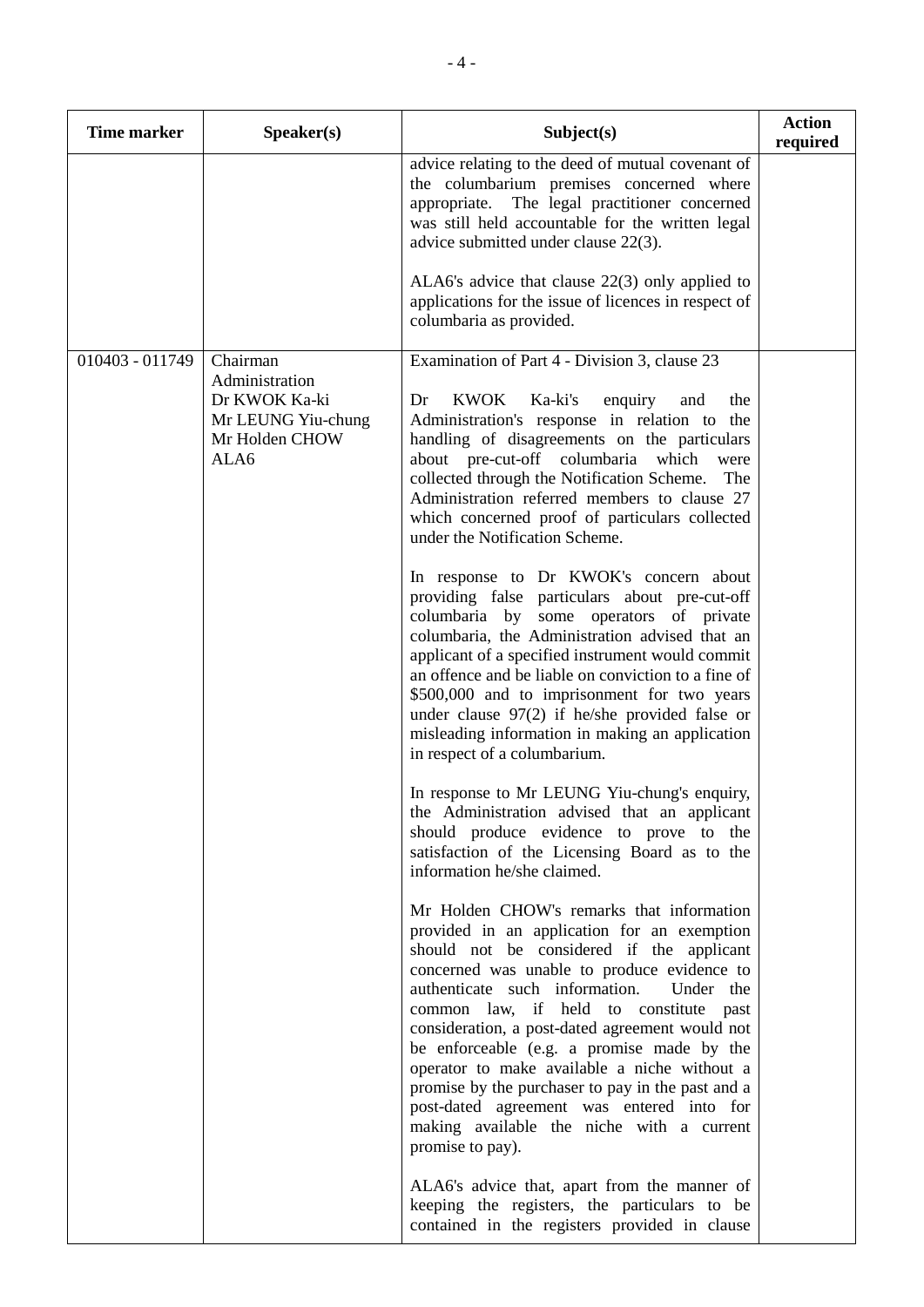| <b>Time marker</b>         | Speaker(s)                                       | Subject(s)                                                                                                                                                                                                                                                                                                                                                                                                                                                                                                         | <b>Action</b><br>required                        |
|----------------------------|--------------------------------------------------|--------------------------------------------------------------------------------------------------------------------------------------------------------------------------------------------------------------------------------------------------------------------------------------------------------------------------------------------------------------------------------------------------------------------------------------------------------------------------------------------------------------------|--------------------------------------------------|
|                            |                                                  | $23(2)(b)$ would be specified by the Licensing<br>The particulars would not be provided<br>Board.<br>for in subsidiary legislation and therefore would<br>not be subject to amendment by LegCo.<br>Members should also consider how the relevant<br>applicants knew about the requirements.<br><b>She</b><br>advised that she would explain clause $54(2)$<br>(which concerned the updating of the registers)<br>and the penalty for contravening clause $54(2)$<br>when the Bills Committee examined that clause. |                                                  |
|                            |                                                  | Dr KWOK Ka-ki's enquiry and ALA6's response<br>regarding provisions in other legislation which<br>were similar to clause $23(2)(b)$ .                                                                                                                                                                                                                                                                                                                                                                              |                                                  |
|                            |                                                  | The Administration's response to Dr KWOK's<br>suggestion of making the particulars of the<br>registers specified under clause 23(2) to be<br>scrutiny<br>by LegCo.<br>subject to<br>The<br>Administration's advice that the Licensing Board<br>should be provided with the necessary flexibility<br>in specifying the particulars to be contained in<br>the registers for individual cases.                                                                                                                        |                                                  |
|                            |                                                  | At the Chairman's request, the Administration<br>undertook to provide information on the<br>provisions in other legislation which were similar<br>to clause $23(2)(b)$ .                                                                                                                                                                                                                                                                                                                                           | Admin<br>(paragraph<br>$2(c)$ of the<br>minutes) |
| 011750 - 012940            | Chairman<br>Administration                       | Examination of Part 4 - Divisions 3 and 4,<br>clauses 24 to 29                                                                                                                                                                                                                                                                                                                                                                                                                                                     |                                                  |
| 012941 - 013410   Chairman | Administration<br>Mr Holden CHOW                 | Examination of Part 4 - Division 4, clause 30<br>CHOW's<br>Mr<br>Holden<br>enquiry<br>and<br>the<br>Administration's response regarding measures to<br>minimize the environmental nuisance caused to<br>the neighbourhood by the operation of the<br>columbarium and the handling of complaints<br>about such nuisance.                                                                                                                                                                                            |                                                  |
| 013411 - 013727            | Chairman<br>Administration                       | Examination of Part 4 - Division 4, clauses 31 to<br>34                                                                                                                                                                                                                                                                                                                                                                                                                                                            |                                                  |
| 013728 - 014424            | Chairman<br>Administration<br>Mr LEUNG Kwok-hung | Examination of Part 4 - Division 4, clause 35<br>Mr LEUNG Kwok-hung's enquiry and the<br>Administration's response regarding the meaning<br>of "its holder must take, with reasonable<br>expedition, all necessary steps" in clause 35 and<br>the consequences of failing to complying with<br>clause 35.                                                                                                                                                                                                          |                                                  |
| 014425 - 014749            | Chairman<br>Administration                       | Examination of Part 4 - Division 4, clause 36                                                                                                                                                                                                                                                                                                                                                                                                                                                                      |                                                  |